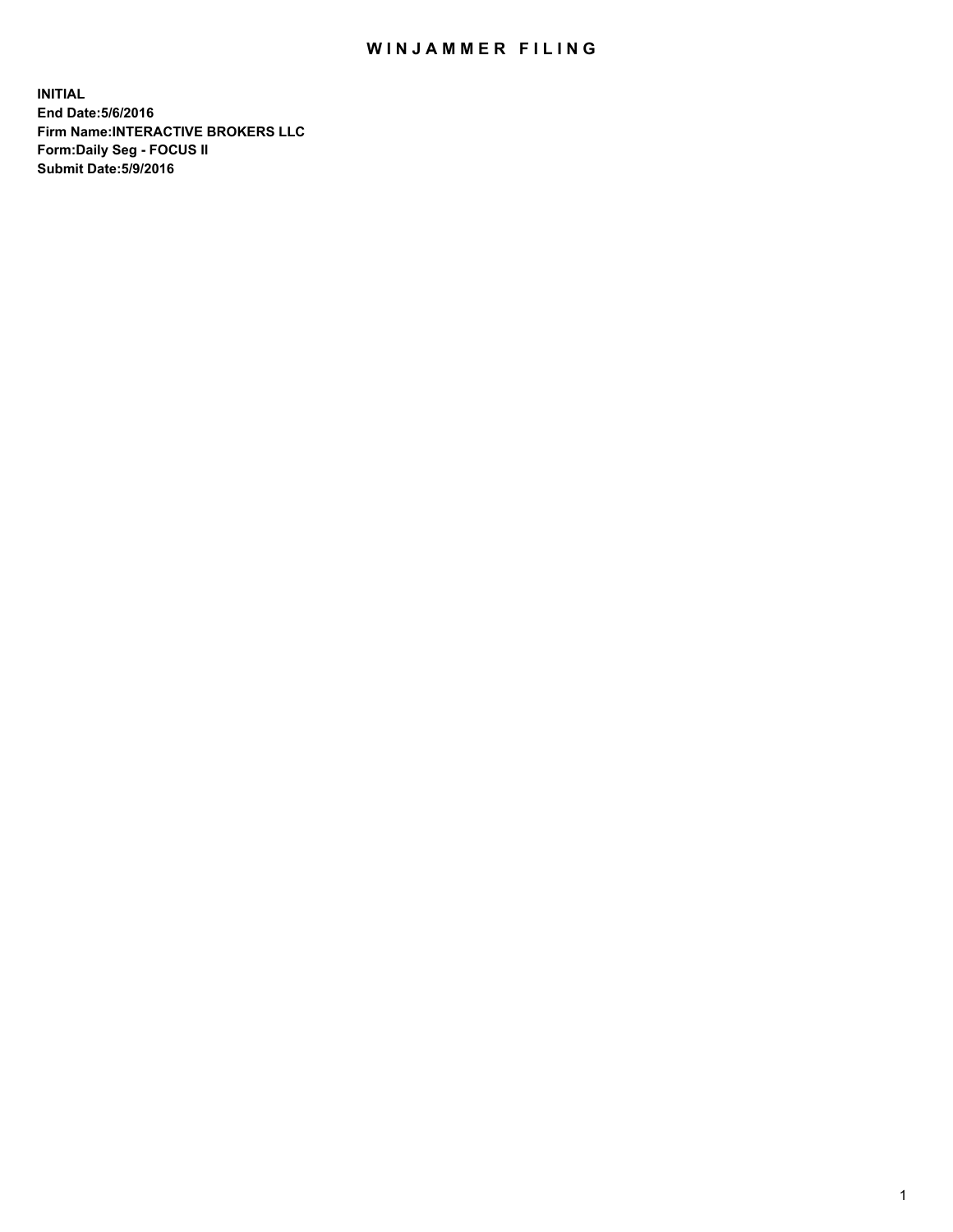## **INITIAL End Date:5/6/2016 Firm Name:INTERACTIVE BROKERS LLC Form:Daily Seg - FOCUS II Submit Date:5/9/2016 Daily Segregation - Cover Page**

| Name of Company<br><b>Contact Name</b><br><b>Contact Phone Number</b><br><b>Contact Email Address</b>                                                                                                                                                                                                                          | <b>INTERACTIVE BROKERS LLC</b><br><b>Alex Parker</b><br>203-618-7738<br>aparker@interactivebrokers.com |
|--------------------------------------------------------------------------------------------------------------------------------------------------------------------------------------------------------------------------------------------------------------------------------------------------------------------------------|--------------------------------------------------------------------------------------------------------|
| FCM's Customer Segregated Funds Residual Interest Target (choose one):<br>a. Minimum dollar amount: ; or<br>b. Minimum percentage of customer segregated funds required:%; or<br>c. Dollar amount range between: and; or<br>d. Percentage range of customer segregated funds required between:% and%.                          | <u>0</u><br>155,000,000 245,000,000<br><u>00</u>                                                       |
| FCM's Customer Secured Amount Funds Residual Interest Target (choose one):<br>a. Minimum dollar amount: ; or<br>b. Minimum percentage of customer secured funds required:%; or<br>c. Dollar amount range between: and; or<br>d. Percentage range of customer secured funds required between:% and%.                            | <u>0</u><br>80,000,000 120,000,000<br>0 <sub>0</sub>                                                   |
| FCM's Cleared Swaps Customer Collateral Residual Interest Target (choose one):<br>a. Minimum dollar amount: ; or<br>b. Minimum percentage of cleared swaps customer collateral required:% ; or<br>c. Dollar amount range between: and; or<br>d. Percentage range of cleared swaps customer collateral required between:% and%. | ₫<br>0 <sub>0</sub><br>0 <sub>0</sub>                                                                  |

Attach supporting documents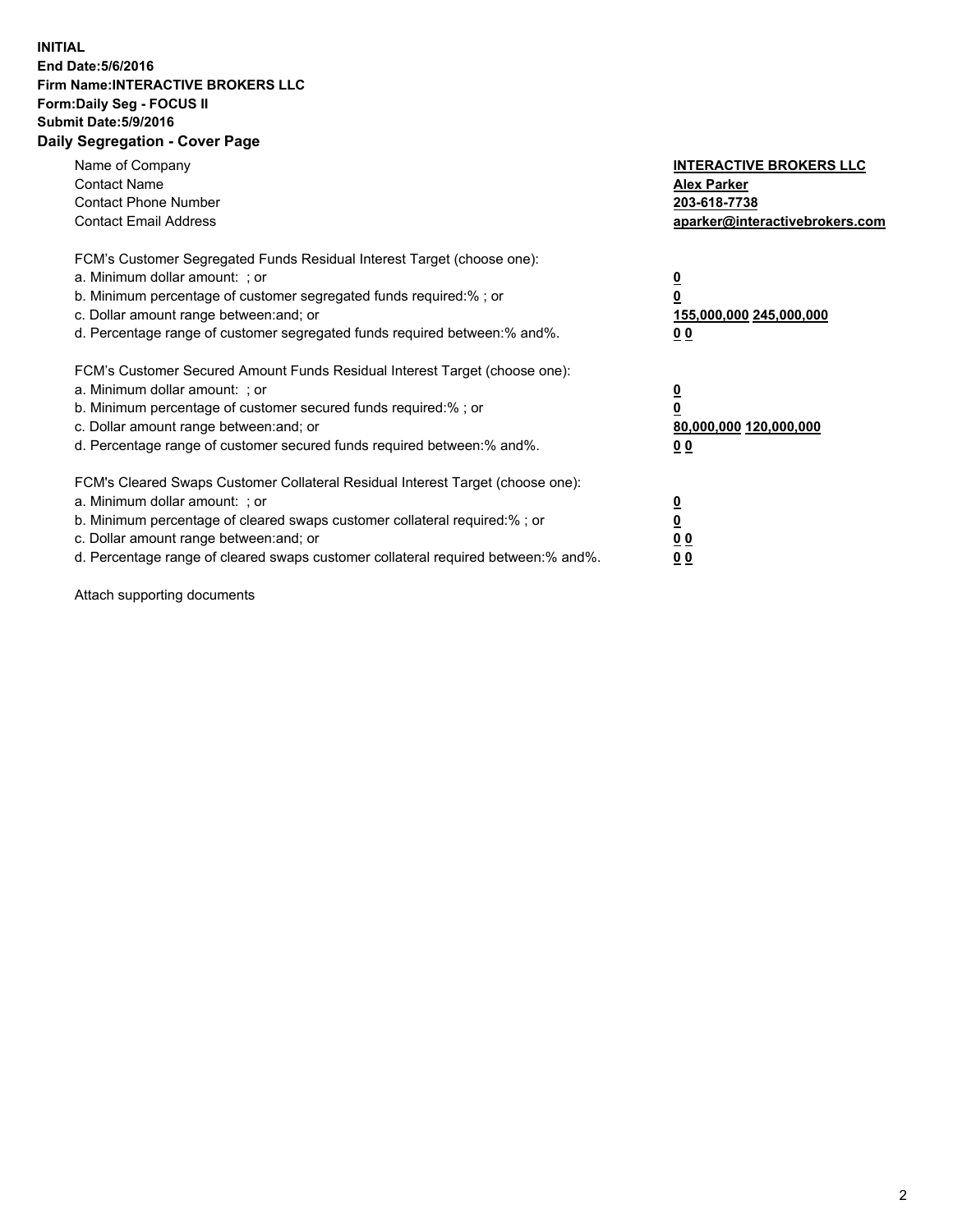## **INITIAL End Date:5/6/2016 Firm Name:INTERACTIVE BROKERS LLC Form:Daily Seg - FOCUS II Submit Date:5/9/2016 Daily Segregation - Secured Amounts**

|     | Foreign Futures and Foreign Options Secured Amounts                                         |                                   |
|-----|---------------------------------------------------------------------------------------------|-----------------------------------|
|     | Amount required to be set aside pursuant to law, rule or regulation of a foreign            | $0$ [7305]                        |
|     | government or a rule of a self-regulatory organization authorized thereunder                |                                   |
| 1.  | Net ledger balance - Foreign Futures and Foreign Option Trading - All Customers             |                                   |
|     | A. Cash                                                                                     | 279,356,740 [7315]                |
|     | B. Securities (at market)                                                                   | $0$ [7317]                        |
| 2.  | Net unrealized profit (loss) in open futures contracts traded on a foreign board of trade   | 9,926,676 [7325]                  |
| 3.  | Exchange traded options                                                                     |                                   |
|     | a. Market value of open option contracts purchased on a foreign board of trade              | 41,810 [7335]                     |
|     | b. Market value of open contracts granted (sold) on a foreign board of trade                | -195,866 [7337]                   |
| 4.  | Net equity (deficit) (add lines 1.2. and 3.)                                                | 289,129,360 [7345]                |
| 5.  | Account liquidating to a deficit and account with a debit balances - gross amount           | 123,470 [7351]                    |
|     | Less: amount offset by customer owned securities                                            | 0 [7352] 123,470 [7354]           |
| 6.  | Amount required to be set aside as the secured amount - Net Liquidating Equity              | 289,252,830 [7355]                |
|     | Method (add lines 4 and 5)                                                                  |                                   |
| 7.  | Greater of amount required to be set aside pursuant to foreign jurisdiction (above) or line | 289,252,830 [7360]                |
|     |                                                                                             |                                   |
|     | 6.<br>FUNDS DEPOSITED IN SEPARATE REGULATION 30.7 ACCOUNTS                                  |                                   |
| 1.  | Cash in banks                                                                               |                                   |
|     | A. Banks located in the United States                                                       |                                   |
|     |                                                                                             | $0$ [7500]                        |
| 2.  | B. Other banks qualified under Regulation 30.7                                              | 0 [7520] 0 [7530]                 |
|     | Securities                                                                                  |                                   |
|     | A. In safekeeping with banks located in the United States                                   | 359,810,027 [7540]                |
|     | B. In safekeeping with other banks qualified under Regulation 30.7                          | 0 [7560] 359,810,027 [7570]       |
| 3.  | Equities with registered futures commission merchants                                       |                                   |
|     | A. Cash                                                                                     | $0$ [7580]                        |
|     | <b>B.</b> Securities                                                                        | $0$ [7590]                        |
|     | C. Unrealized gain (loss) on open futures contracts                                         | $0$ [7600]                        |
|     | D. Value of long option contracts                                                           | $0$ [7610]                        |
|     | E. Value of short option contracts                                                          | 0 [7615] 0 [7620]                 |
| 4.  | Amounts held by clearing organizations of foreign boards of trade                           |                                   |
|     | A. Cash                                                                                     | $0$ [7640]                        |
|     | <b>B.</b> Securities                                                                        | $0$ [7650]                        |
|     | C. Amount due to (from) clearing organization - daily variation                             | $0$ [7660]                        |
|     | D. Value of long option contracts                                                           | $0$ [7670]                        |
|     | E. Value of short option contracts                                                          | 0 [7675] 0 [7680]                 |
| 5.  | Amounts held by members of foreign boards of trade                                          |                                   |
|     | A. Cash                                                                                     | 47,128,793 [7700]                 |
|     | <b>B.</b> Securities                                                                        | $0$ [7710]                        |
|     | C. Unrealized gain (loss) on open futures contracts                                         | 13,974,620 [7720]                 |
|     | D. Value of long option contracts                                                           | 41,811 [7730]                     |
|     | E. Value of short option contracts                                                          | -195,870 [7735] 60,949,354 [7740] |
| 6.  | Amounts with other depositories designated by a foreign board of trade                      | $0$ [7760]                        |
| 7.  | Segregated funds on hand                                                                    | $0$ [7765]                        |
| 8.  | Total funds in separate section 30.7 accounts                                               | 420,759,381 [7770]                |
| 9.  | Excess (deficiency) Set Aside for Secured Amount (subtract line 7 Secured Statement         | 131,506,551 [7380]                |
|     | Page 1 from Line 8)                                                                         |                                   |
| 10. | Management Target Amount for Excess funds in separate section 30.7 accounts                 | 80,000,000 [7780]                 |
| 11. | Excess (deficiency) funds in separate 30.7 accounts over (under) Management Target          | 51,506,551 [7785]                 |
|     |                                                                                             |                                   |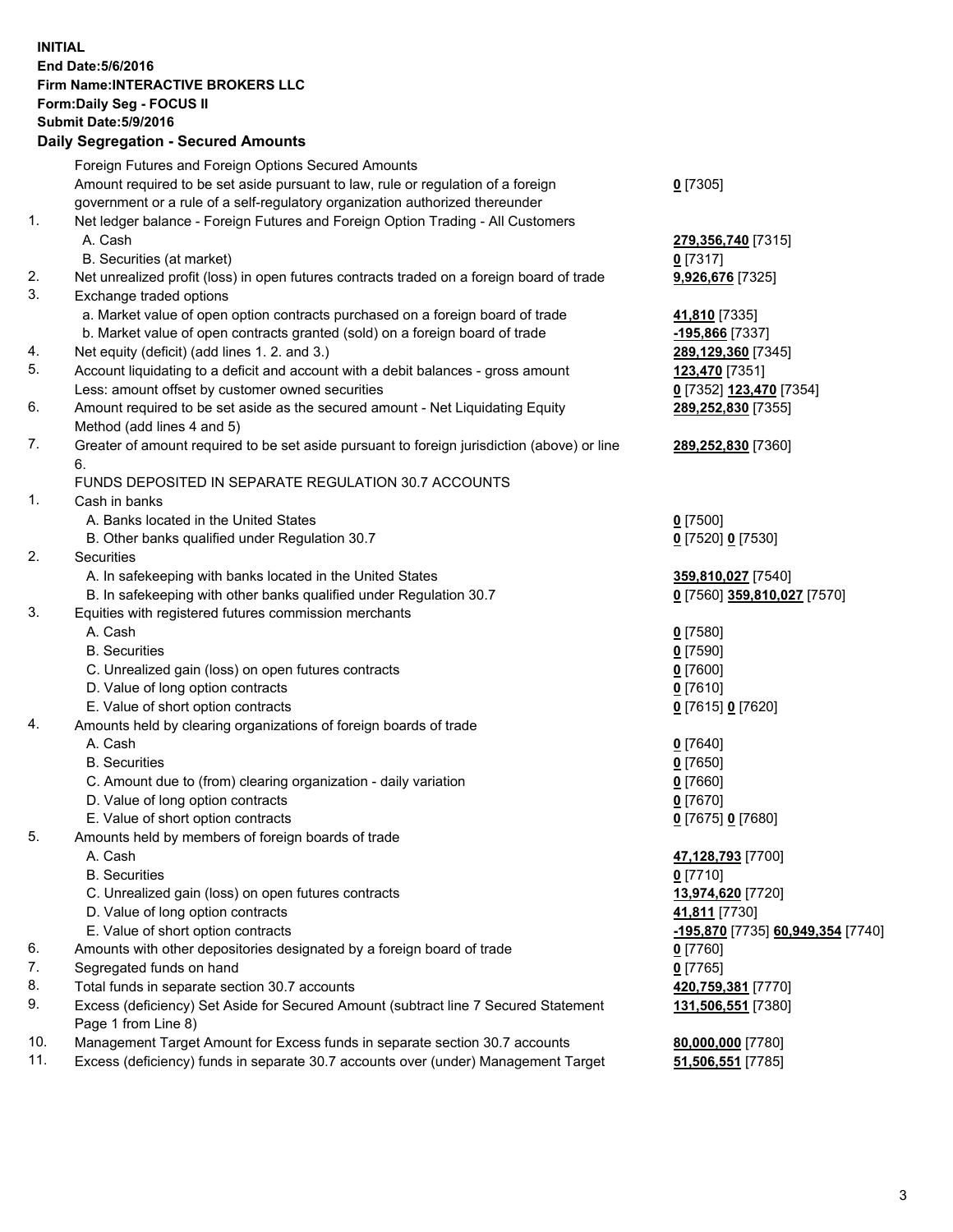**INITIAL End Date:5/6/2016 Firm Name:INTERACTIVE BROKERS LLC Form:Daily Seg - FOCUS II Submit Date:5/9/2016 Daily Segregation - Segregation Statement** SEGREGATION REQUIREMENTS(Section 4d(2) of the CEAct) 1. Net ledger balance A. Cash **2,741,325,984** [7010] B. Securities (at market) **0** [7020] 2. Net unrealized profit (loss) in open futures contracts traded on a contract market **11,922,729** [7030] 3. Exchange traded options A. Add market value of open option contracts purchased on a contract market **139,648,812** [7032] B. Deduct market value of open option contracts granted (sold) on a contract market **-192,793,045** [7033] 4. Net equity (deficit) (add lines 1, 2 and 3) **2,700,104,480** [7040] 5. Accounts liquidating to a deficit and accounts with debit balances - gross amount **197,663** [7045] Less: amount offset by customer securities **0** [7047] **197,663** [7050] 6. Amount required to be segregated (add lines 4 and 5) **2,700,302,143** [7060] FUNDS IN SEGREGATED ACCOUNTS 7. Deposited in segregated funds bank accounts A. Cash **195,929,707** [7070] B. Securities representing investments of customers' funds (at market) **1,607,671,923** [7080] C. Securities held for particular customers or option customers in lieu of cash (at market) **0** [7090] 8. Margins on deposit with derivatives clearing organizations of contract markets A. Cash **181,565,066** [7100] B. Securities representing investments of customers' funds (at market) **976,992,359** [7110] C. Securities held for particular customers or option customers in lieu of cash (at market) **0** [7120] 9. Net settlement from (to) derivatives clearing organizations of contract markets **-10,874,214** [7130] 10. Exchange traded options A. Value of open long option contracts **139,624,731** [7132] B. Value of open short option contracts **-192,768,979** [7133] 11. Net equities with other FCMs A. Net liquidating equity **0** [7140] B. Securities representing investments of customers' funds (at market) **0** [7160] C. Securities held for particular customers or option customers in lieu of cash (at market) **0** [7170] 12. Segregated funds on hand **0** [7150] 13. Total amount in segregation (add lines 7 through 12) **2,898,140,593** [7180] 14. Excess (deficiency) funds in segregation (subtract line 6 from line 13) **197,838,450** [7190] 15. Management Target Amount for Excess funds in segregation **155,000,000** [7194] 16. Excess (deficiency) funds in segregation over (under) Management Target Amount Excess **42,838,450** [7198]